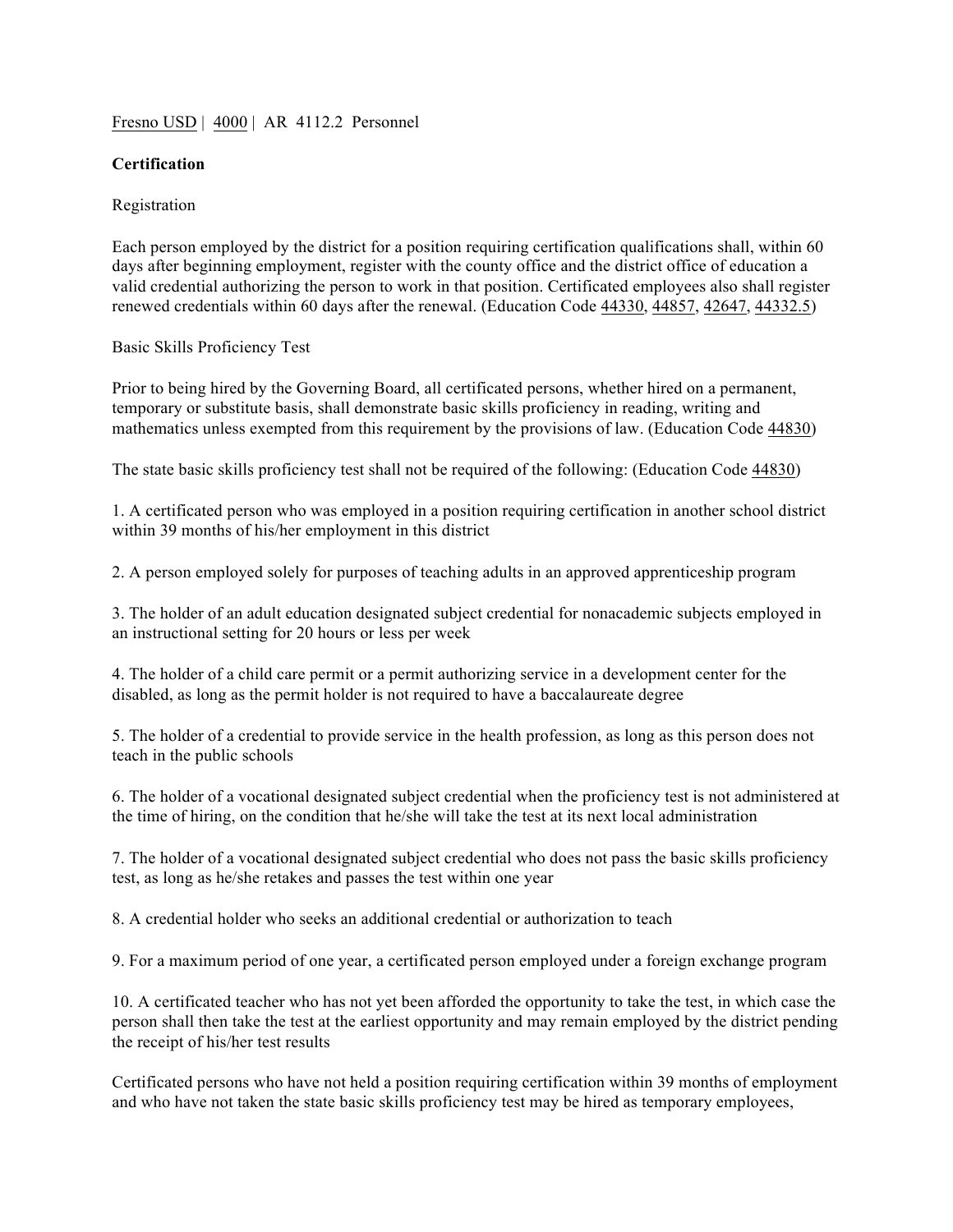provided they pass a basic skills proficiency test developed and administered by the district. Such employees shall subsequently take the state test within one year of employment. (Education Code 44830)

(cf. 4121 - Temporary/Substitute Personnel)

Persons holding a designated subjects special subjects credential or vocational designated subject credential shall not be required to take the state basic skills proficiency test unless their specific credential requires the possession of a baccalaureate degree. Instead, these persons shall be assessed with district proficiency criteria established by the Board for these credentials, which shall be at least equivalent to the district test required for graduation from high school. (Education Code 44252, 44830)

Persons holding a designated subjects special subjects credential or a vocational designated subject credential may be charged a fee to take the district proficiency test.

### Out-of-State Credentials

The district may employ a teacher who holds a credential from another state if all of the following conditions are met: (Education Code 44275.3)

1. The teacher holds a valid credential from another state which has requirements equivalent to the multiple and single credential requirements in Education Code 44227, or the California special education credential requirements in Education Code 44265.

2. The out-of-state credential is valid at the time the teacher begins to provide instructional services for the district.

3. The teacher successfully completes a criminal background check pursuant to Education Code 44332.6.

Teachers employed under these conditions must pass the state basic skills proficiency test described above within one year of teaching in the district. Before completing their fourth and fifth years of teaching, they must also meet requirements for subject matter competence, course completion and examinations in accordance with law. (Education Code 44275.3)

Emergency Substitute Teaching Permits

The district may employ persons with an emergency 30-day substitute permit for 30 days or less for any one teacher during the school year. Persons with an emergency substitute permit may be employed for 20 days or less in special education positions requiring certification, unless an extension has been approved by the Superintendent of Public Instruction. (Education Code 56061; 5 CCR 80025, 80025.4)

Before employing such persons, the Superintendent or designee shall prepare and keep on file a signed statement of need. The statement of need shall describe the situation or circumstances that necessitate the use of a 30-day substitute permit holder and state either that a credentialed person is not available or that the available credentialed person(s) do not meet the district's specified employment criteria.

# (5 CCR 80025)

Emergency Teaching or Specialist Permits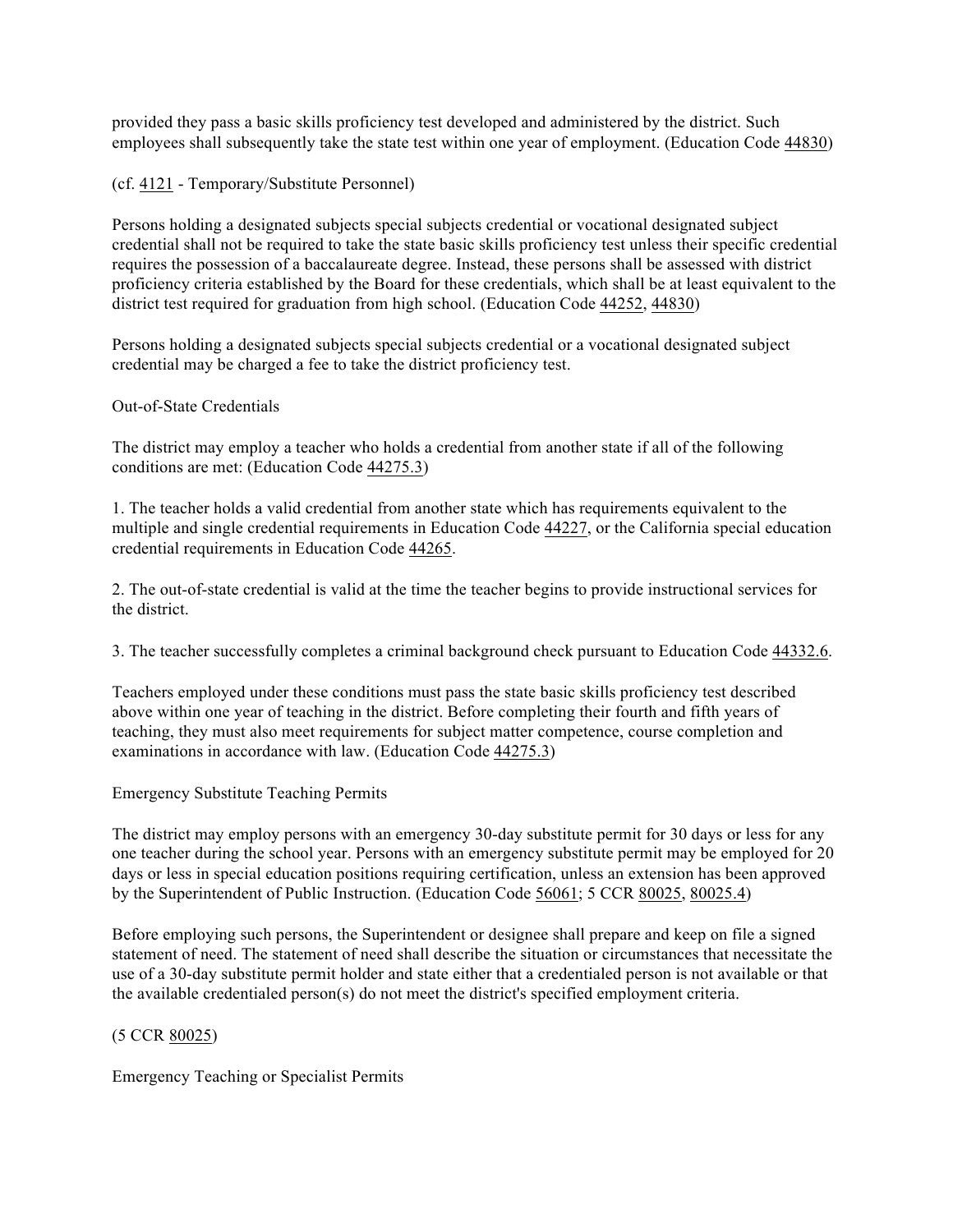Before employing persons with emergency teaching or specialist permits for more than 20 days in special education positions or for more than 30-days in other positions, the Board shall document that it has made a diligent search for, but has been unable to recruit, a sufficient number of certificated teachers, including teacher candidates pursuing full certification through internships or other alternative programs. (Education Code44300, 5 CCR 80026)

The district shall submit to the Commission on Teacher Credentialing a declaration of need for fully qualified educators which shall be adopted by the Board as a separate agenda item, not a consent item, during a regularly scheduled public Board meeting. (Education Code 44300; 5 CCR 80026)

The Board's adopted declaration of need for fully qualified educators shall include: (5 CCR 80026)

1. The title(s) and number of each type of emergency permit that the district estimates it will need during the year. This will be based on previous year actual needs and enrollment projections, including each subject to be listed on emergency single subject teaching permits and the target language on emergency multiple subject or single subject teaching permits with bilingual crosscultural emphasis.

2. A brief description of efforts the district has made to locate and recruit individuals who hold the needed credentials.

3. A description of efforts the district has made to establish alternative training options, including:

a. The names of institutions of higher education cosponsoring internships or other certification programs with the district or a brief explanation of why there are no such programs.

b. An estimate of the number of pre-internship or internship programs, if any, that the district expects to employ during the year.

c. A statement of whether the district has considered developing a plan to develop fully qualified educators in cooperation with other education agencies in the region pursuant to 5 CCR 80026.4, or a brief explanation of why the district has not considered such a plan.

4. Certification that there is an insufficient number of certificated persons who meet the district's specified employment criteria to fill necessary positions.

For any assignment for which a suitable fully prepared teacher is not available, the district shall make reasonable efforts to recruit an individual in the following priority order: (Education Code 44225.7)

1. A candidate who is scheduled to complete initial preparation requirements within six months

2. A candidate who is qualified to participate in an approved internship program in the region of the district

If a suitable person who meets these priorities is not available, the district may, as a last resort, request that the Commission on Teacher Credentialing approve the assignment of a person who does not meet the above criteria. (Education Code 44225.7)

The Board shall certify by an annual resolution that it has made reasonable efforts to recruit a fully prepared teacher for the assignment. (Education Code 44225.7)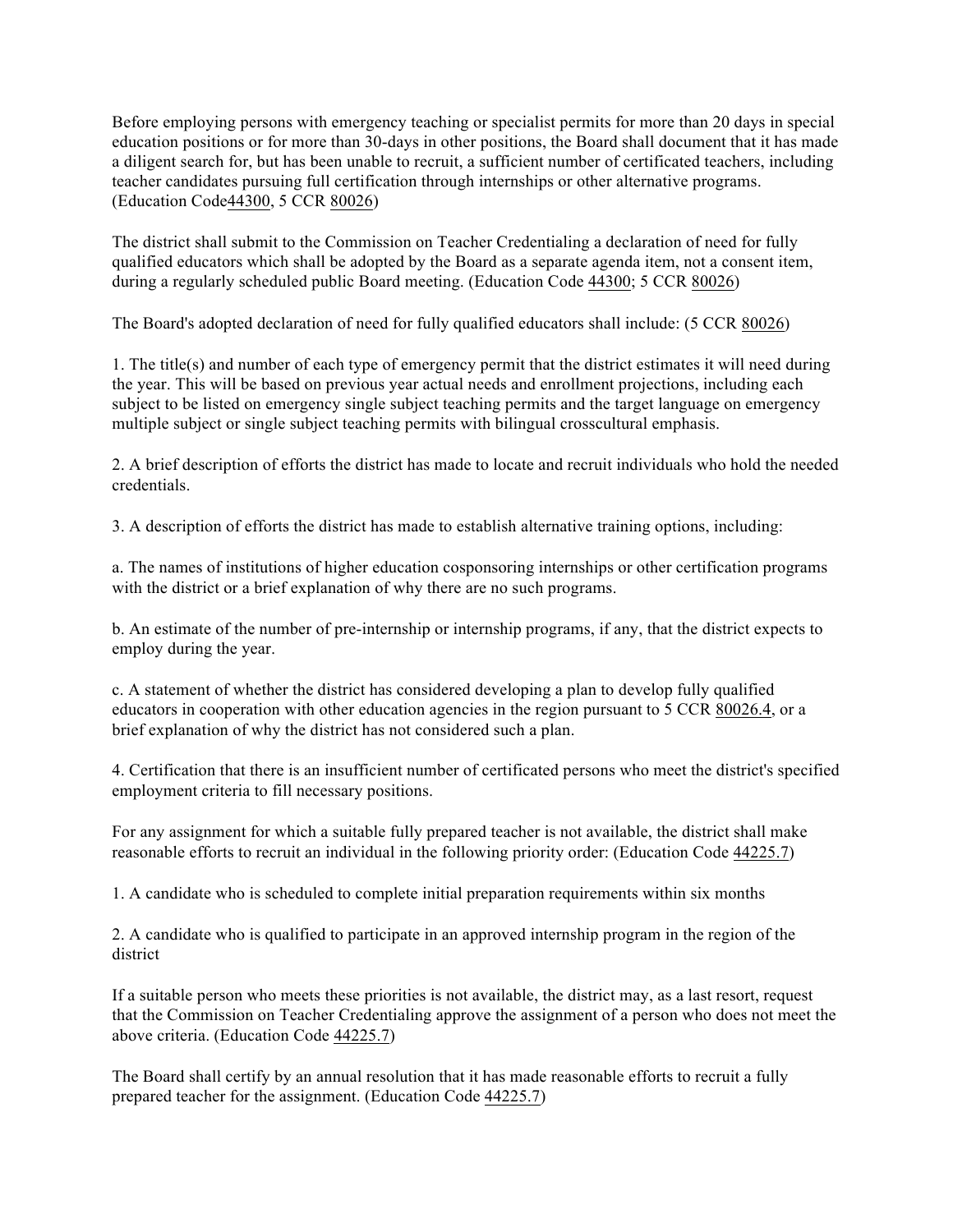The Superintendent or designee shall provide an orientation for employees who for the first time are obtaining an emergency teaching or specialist permit. This orientation shall include at least an overview of the curriculum that the teacher is expected to teach and effective techniques of classroom instruction and management at the teacher's assigned level. (Education Code 44300; 5 CCR 80026.5)

Whenever possible, the orientation shall occur before the teacher begins his/her teaching assignment. The Superintendent or designee shall also assign an experienced educator to guide and assist the teacher. This person shall be a certificated district employee or a certificated retiree of a California school district or county office of education and must have completed at least three full years of full-time classroom teaching experience or the equivalent. (Education Code 44300; 5 CCR 80026.5)

The Superintendent or designee shall inform applicants for emergency teaching or specialist permits that the district will provide the above orientation, guidance and assistance. Applicants shall be given the name or position of the person responsible for providing this guidance and assistance. They shall also be informed that in order for their permits to be renewed, they must complete a minimum of six semester or nine quarter units of course work for the related credential. For the first reissuance, applicants must be participating in a professional development program, and must complete the equivalent of the district's plan to develop fully qualified educators, if available. (5 CCR 80026.1)

Highly Qualified Teachers

All teachers newly hired to teach in a program supported by Title I funds shall be "highly qualified" as defined by federal law and the State Board of Education. (20 USC 6319; 34 CFR 200.55)

(cf. 6171 - Title I Programs)

All teachers teaching in core academic subjects shall be "highly qualified" not later than the end of the 2005-06 school year. Core academic subjects include English, reading or language arts, mathematics, science, foreign languages, civics and government, economics, arts, history and geography. (20 USC 6319, 7801; 34 CFR 200.55)

To be considered "highly qualified," the teacher shall: (20USC 7801; 34 CFR 200.56)

1. Hold at least a bachelor's degree.

2. Have obtained full certification as a teacher or passed the state teacher licensing examination, and hold a license to teach in California.

A teacher shall be considered to have met this requirement if he/she has fulfilled the certification and licensure requirements applicable to the years of experience the teacher possesses, or is participating in an alternative route to certification under which the teacher:

a. Receives high-quality professional development, before and while teaching, that is sustained, intensive and classroom focused in order to have a positive and lasting impact on classroom instruction,

b. Participates in a program of intensive supervision that consists of structured guidance and regular ongoing support for teachers or a teacher mentoring program,

c. Assumes functions as a teacher only for a specified period of time not to exceed three years,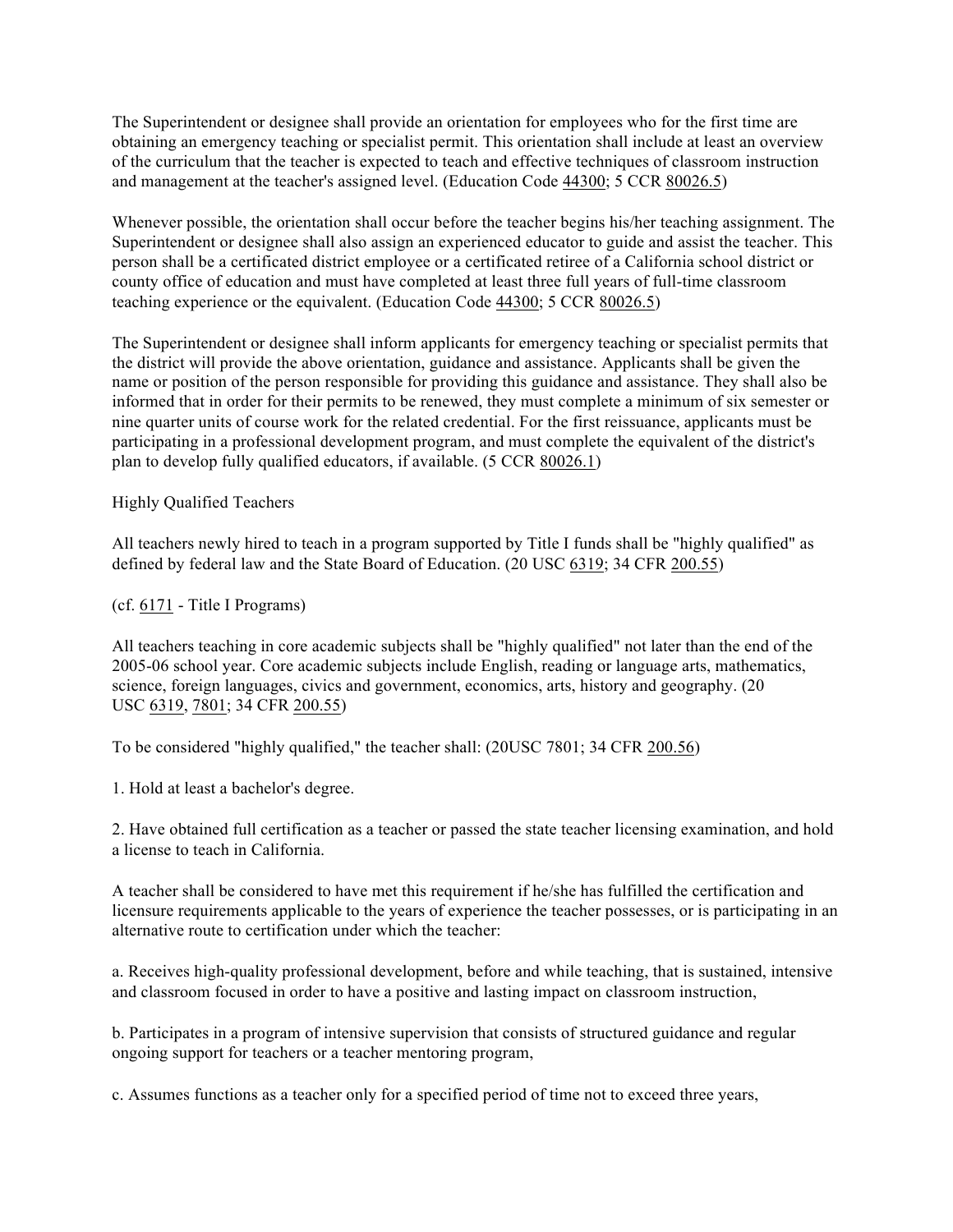d. Demonstrates satisfactory progress toward full certification as prescribed by the state.

3. Have not currently had certification or licensure requirements waived on an emergency, temporary or provisional basis.

In addition, an elementary school teacher who is new to the profession shall pass a rigorous state test to demonstrate subject knowledge and teaching skills in reading/language arts, writing, mathematics and other areas of the basic elementary school curriculum. (20 USC 7801; 34 CFR 200.56)

A middle or high school teacher who is new to the profession shall demonstrate a high level of competency in each of the academic subjects in which the teacher teaches, by either passing a rigorous state academic subject test in each subject or successfully completing an undergraduate major, graduate degree, coursework equivalent to an undergraduate major, or advanced certification or credentialing in each subject. (20 USC 7801; 34 CFR200.56)

Any elementary, middle or secondary teacher who is not new to the profession shall demonstrate subject matter competency either by fulfilling the applicable criteria listed above for new teachers or meeting a high, objective, uniform state standard of evaluation. (20 USC 7801)

Within the district's Title I plan, the Superintendent or designee shall develop a plan for ensuring that all teachers in core academic subjects will meet federal and state criteria for "highly qualified" teachers no later than the end of the 2005-06 school year. (20 USC 6312, 6319)

As part of this plan, the Superintendent or designee shall provide high-quality professional development designed to enable teachers to meet the criteria of a "highly qualified" teacher. (20 USC 6319)

The principal of each school receiving Title I funds shall annually attest in writing as to whether the school is in compliance with federal requirements related to teacher qualifications. Copies of the attestation shall be maintained at the school and at the district office and shall be available to any member of the public upon request. (20 USC 6319)

At the beginning of each school year, the Superintendent or designee shall notify the parents/guardians of each student attending a Title I school that they may request information regarding the professional qualifications of their child's classroom teachers, including but not limited to: (20 USC 6311)

1. Whether the teacher has met state qualification and licensing criteria for the grade levels and subject areas in which the teacher provides instruction,

2, Whether the teacher is teaching under emergency or other provisional status through which state qualification or licensing criteria have been waived,

3. The baccalaureate degree major of the teacher and any other graduate certification or degree held by the teacher, and the field of discipline of the certification or degree,

4. Whether the student is provided services by paraprofessionals and, if so, their qualifications.

(cf. 4222 - Teacher Aides/Paraprofessionals)

(cf. 5145.6 - Parental Notifications)